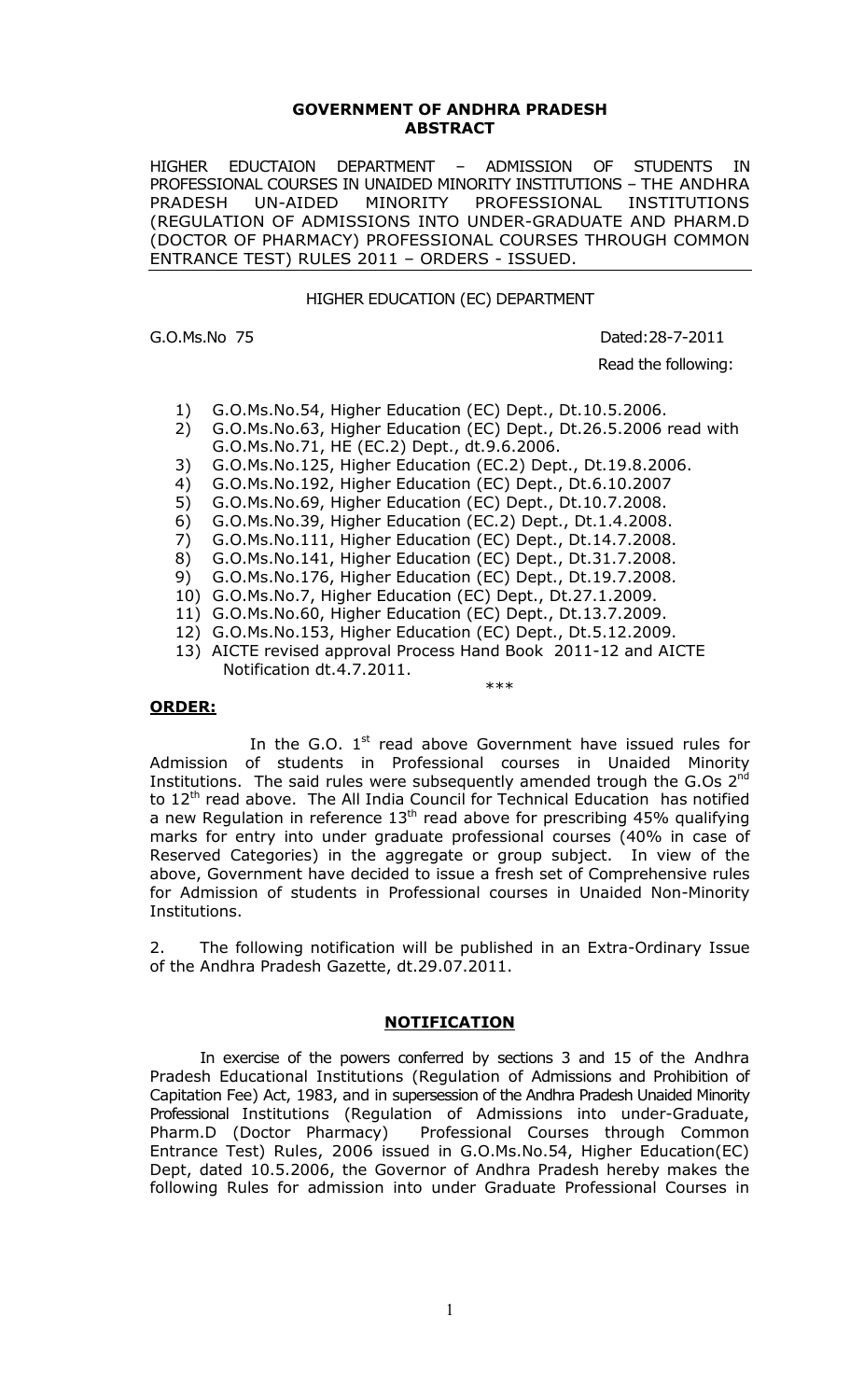Engineering (including Technology) and Pharmacy in Un-aided Minority Professional Institutions.

# **1. Short Title, applicability and commencement:**

- (i) These rules may be called the Andhra Pradesh Unaided Minority Professional institutions (Regulation of Admissions into Undergraduate and Pharm.D (Doctor of Pharmacy) Professional Courses through Common Entrance Test) Rules 2011.
- (ii) They shall apply to all the Unaided Minority Professional Institutions imparting Under-Graduate professional Courses in Engineering (Including Technology) and Pharmacy in the State.
- (iii) They shall come into force from the academic year 2011-12.

# **2. Definitions:**

- (i) In these rules, unless the context to otherwise requires,-
	- (a) "Act" means the Andhra Pradesh Educational Institutions (Regulation of Admissions and Prohibition of Capitation Fee) Act, 1983 (Andhra Pradesh Act No. 5 of 1983)
	- (b) Admissions and Fee Regulatory Committee (AFRC) means Committee established and constituted by the Government for regulating the admissions and for fixing the fees to be charged from candidates seeking admission into Unaided Minority and Non-Minority Professional institutions.
	- (c) "Common Entrance Test" means EAMCET/EAMCET-AC, the examination conducted for assigning rank or merit to candidates, which will be the basis for admission of the candidates into the first year of concerned Under-Graduate Courses in various Unaided Minority Professional Institutions in the State.
	- (d) "Competent Authority" means the Chairman, Andhra Pradesh State Council of Higher Education.
	- (e) "Concerned Minority" means the Linguistic or Religious Minority status accorded to the Minority Institution by the Government.
	- (f) "Convener of EAMCET Admissions" means the Commissioner / Director of Technical Education or any other officer of such rank, nominated by the Competent Authority for selection and allotment of candidates for admission.
	- (g) "Convener of EAMCET-AC Admissions" means a person nominated by the Association(s) of Unaided Professional Colleges for selection and allotment of qualified candidates for admission.
	- (h) "Eligible Candidate" means the candidate who is eligible for admission as per the eligibility criteria prescribed under Rule 4 hereunder.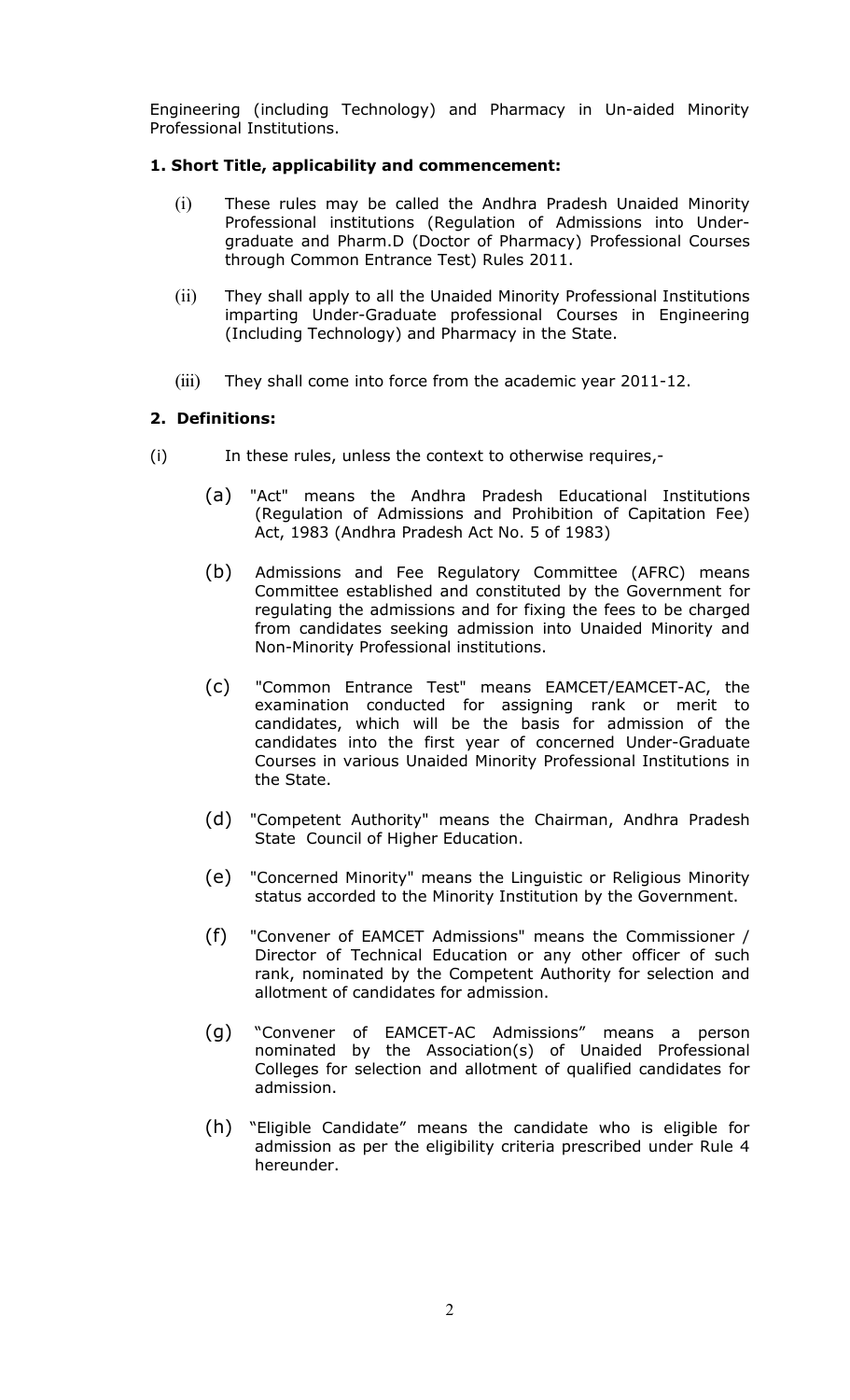- (i) "Government" means State Government of Andhra Pradesh.
- (j) "Inspecting Authority" means the Authority/Officer appointed by the AFRC for inspecting and scrutinizing the Admissions of the candidates made in the Unaided Minority Professional Institutions.
- (k) "Institutions" means, unless otherwise specifically mentioned, all the Unaided Minority Professional Institutions imparting Professional Courses in Engineering (including Technology),and Pharmacy.
- (l) "Minority Professional Institution" means the institution imparting professional education established and administered for and by the concerned minority and recognised by the Government as such.
- (m) 'Non-Resident Indian' (NRI) / NRI Sponsored Candidate means a candidate, born to a parent of Indian Origin residing outside the country or 'ward' of a person of Indian Origin residing outside the country, and who has passed the qualifying examination or its equivalent.
- (n) "Qualified Candidate" means the candidate who passed the qualifying examination obtained not less than 45% marks (40% in case of reserved categories) in the prescribed group subjects and who has appeared for the Common Entrance Test (EAMCET / EAMCET-AC), as the case may be, for admission into the related Professional Course and has been assigned ranking in the Common Merit List under Rule 5 / 12 of the Andhra Pradesh Common Entrance Test for entry into Engineering, Pharmacy, Agriculture, Medical and Dental courses Rules, 2011.
- (o) "Qualifying Examination" means the examination of the minimum qualification passing of which with not less than 45% marks (40% in case of reserved categories) in the prescribed subjects which entitles one to seek admission into the relevant Professional Course as prescribed in the Andhra Pradesh Common Entrance Test for entry into Engineering, Pharmacy, Agricultural, Medical and Dental courses Rules, 2011".
- (p) "Single Window System" means a system by which available seats in all the Institutions are offered through Common Centralized Counseling or Decentralized Online Counseling to qualified candidates in order of merit in the Common Entrance Test .
- (q) "State Council" means the Andhra Pradesh State Council of Higher Education, constituted under the Andhra Pradesh Council of Higher Education Act, 1988 (Andhra Pradesh Act No. 16 of 1988).
- (r) "University" means the University concerned in which the particular courses are offered:
- (ii) Words and expressions used but not defined in these rules shall have the same meaning assigned to them in the Andhra Pradesh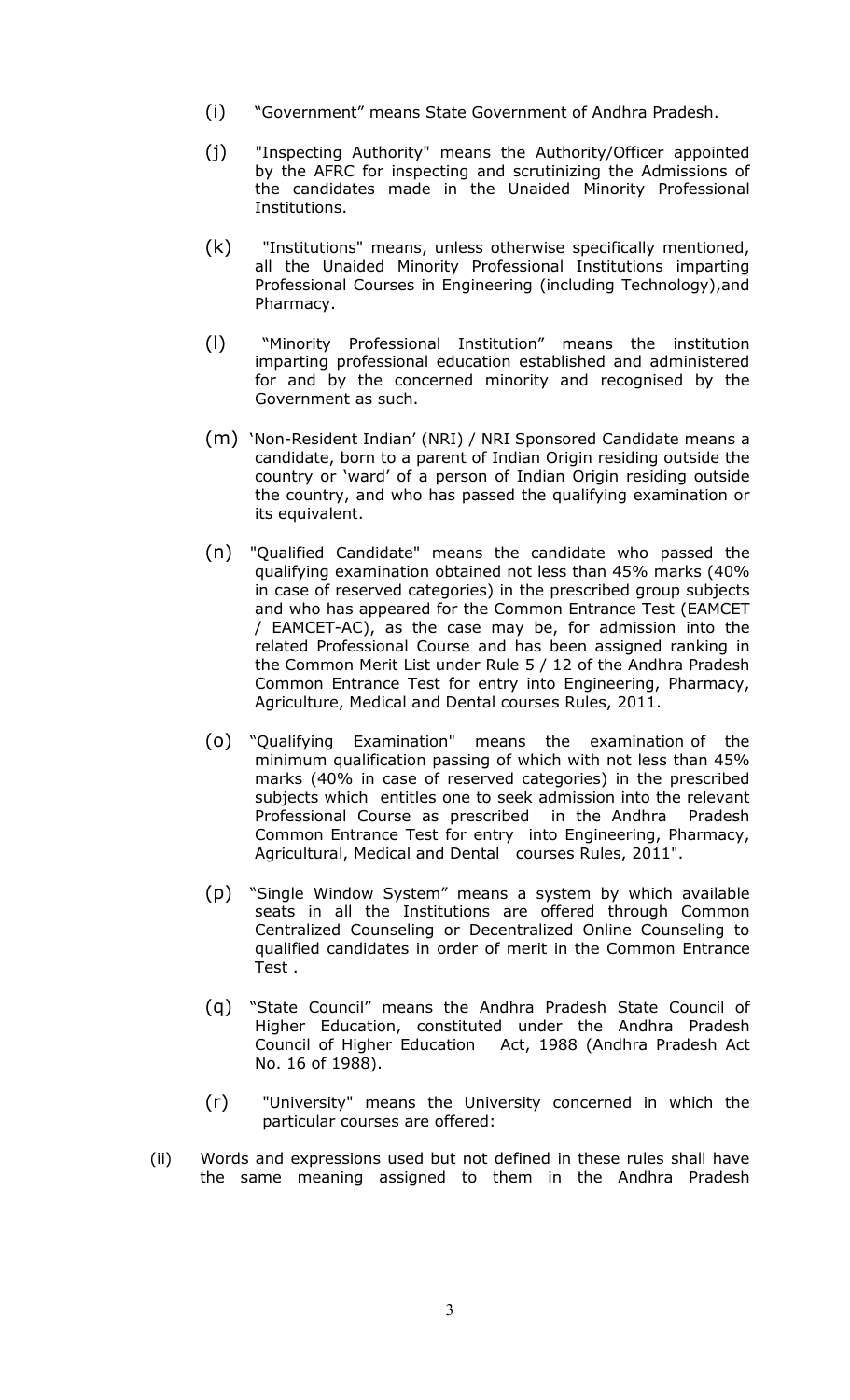Educational Institutions (Regulation of Admissions and Prohibition of Capitation Fee) Act, 1983 and Andhra Pradesh Common Entrance Test for entry into Engineering, Pharmacy, Agriculture, Medical and Dental courses Rules, 2011.

## **3. ALLOTMENT OF SEATS**

- (i) The seats to be allotted in each Private *Un-aided Minority* Professional Institution under these Rules for Admission of candidates shall be classified as: (a) Category A seats (b)Category B seats
- (ii) The Category A seats shall be 70% of sanctioned intake of seats in each course in Un-Aided Minority Professional Institution, which shall be filled with eligible candidates on the basis of rank obtained at EAMCET / EAMCET –AC as the case may be and by following the provisions of Rule 6(i) and the Rule of Reservation in Rule 7 hereunder.
- (iii) The Category B Seats shall be 30% of the total intake of seats in each course in Private Un-Aided Minority Professional Institutions which shall be open for admission to all the eligible candidates including those from other States and Union Territories of India and NRIs / NRI Sponsored Candidates on merit basis following the provisions of Rule 6(ii).
- (iv) The seats filled up by eligible minority candidates of the concerned minority, as a percentage of total seats, should satisfy the minimum percentage norm as prescribed by the Government while according the minority status.
- (v) The sanctioned intake of seats in Under Graduate Pharmacy and Pharm.D (Doctor of Pharmacy) Courses in each institution shall be filled up by eligible candidates from M.P.C. and BI.P.C. stream in the ratio of 50:50. Vacant seats, if any, in either stream shall be filled up by eligible candidates in the other stream.

# 4. **Eligibility Criteria for Admission:**

The eligibility criteria for Admission into Engineering (including Technology), Pharmacy, and Professional Courses shall be as mentioned below:

- (i) The Candidate shall be an Indian National or Persons of Indian Origin (PIO) / Overseas Citizen of India (OCI) Card Holders.
- (ii) In respect of Under-graduate Professional Courses in Engineering (Including Technology) and Pharmacy the candidate should have completed 16years of age as on  $31<sup>st</sup>$  December of the Academic year for which the admissions are being conducted. In respect of Pharm.D (Doctor of Pharmacy) course the candidate should have completed 17years of age as on  $31<sup>st</sup>$  December of the Academic year for which the admissions are being conducted.
- (iii) The candidate should have passed the qualifying examination  $(10+2)$ conducted by the Board of Intermediate Education, Andhra Pradesh or equivalent with Physics & Mathematics as compulsory subjects along with one of the Chemistry/Bo-Technology/Biology subjects and obtained at-least 45% marks in the above subjects taken together/ (40% in case of candidates belonging to reserved categories) and should have secured a rank at the Common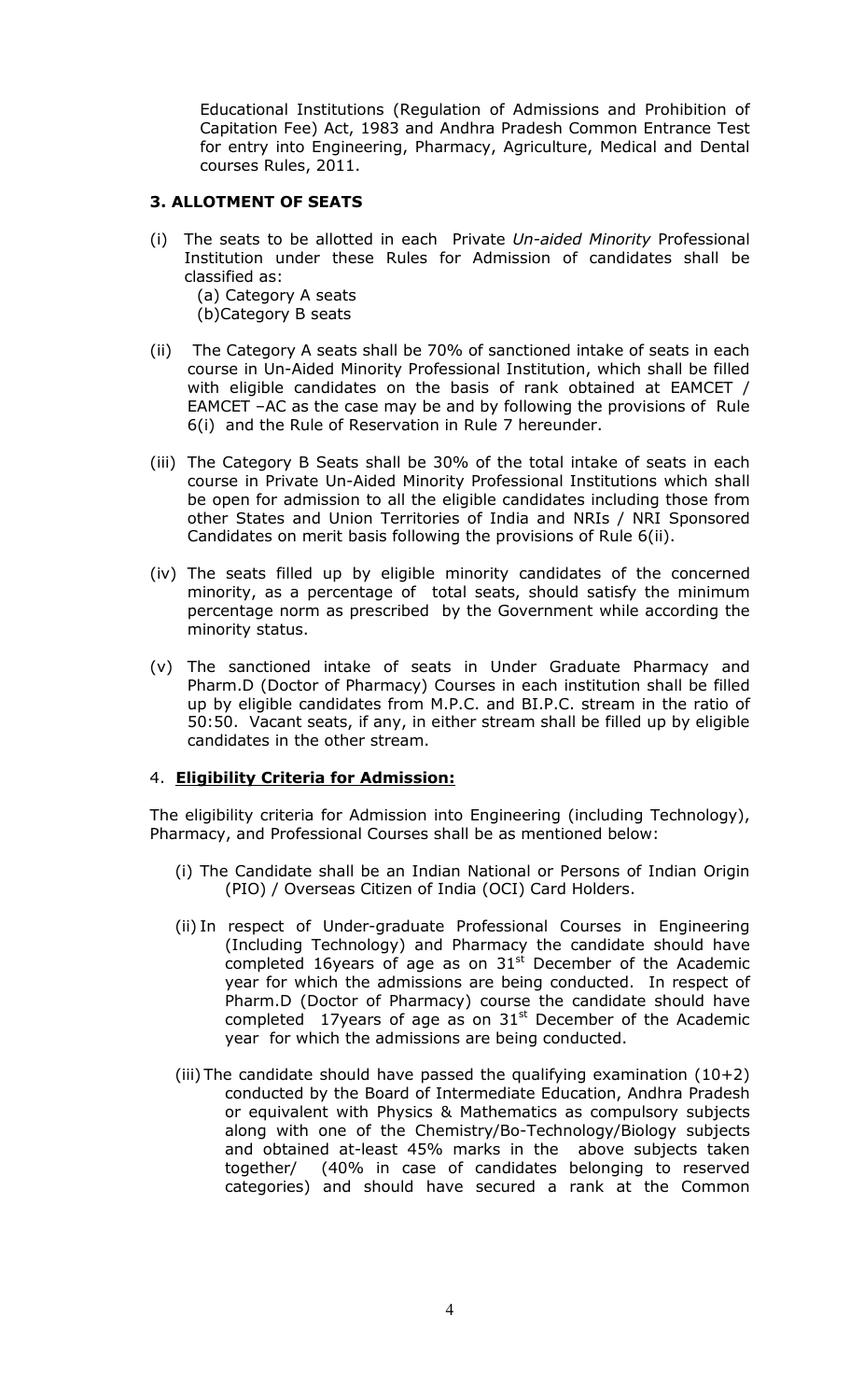Entrance Test and shall satisfy other conditions laid down in these Rules:

- (iv) The Candidate should satisfy Local/Non-Local status requirement for admission into Category A seats as laid down in the Andhra Pradesh Educational Institutions (Regulation of Admissions) order, 1974 as subsequently amended.
- (v) Candidates should satisfy the eligibility requirements for Admission into Category 'B' seats as laid down in Rule 6(ii) of these rules.

## **5. Method of Admission:**

The general guidelines for the admission of candidates into Unaided Minority Professional Institutions offering Engineering (Including Technology),and Pharmacy shall be as follows ,-

- (i) (a) All the Category A seats shall be filled by the respective Institutions by admitting candidates as allotted by the Convener of EAMCET admissions/ Convener of EAMCET - AC admissions, as the case may be, depending upon the option exercised by the institution as per sub-clause (4) of clause (a) in Rule 11 of the Andhra Pradesh Common Entrance Test for entry in to Engineering, Pharmacy Agriculture Medical and Dental courses Rules 2011.
	- (b) All the Category B seats shall be filled by the respective Institution on merit basis following the procedure laid down Rule 6 (ii) hereunder.
- (ii) The Convener of EAMCET admissions / Convener of EAMCET AC admissions shall allot candidates to Institutions in terms of Rules laid down herein.
- (iii) The admissions shall be made in the order of merit on the basis of the ranking assigned in EAMCET/EAMCET – AC as per Rule 5/ Sub Rule (7) of Rule 12 of the Andhra Pradesh Common Entrance Test for entry into Engineering, Pharmacy, Agriculture, Medical and Dental courses Rules, 2011.
- (iv) The total number of candidates to be admitted in each course in the Un-aided Minority Professional Institutions shall not exceed the limits prescribed by the All India Council for Technical Education, Pharmacy Council of India, as the case may be from time to time.
- (v) The admission of the candidates made in various Un-aided Minority Professional Institutions shall be subject to scrutiny by the inspecting Authority appointed for the purpose.

## **6.PROCEDURE OF ADMISSIONS:**

## (i) **TO FILL UP CATEGORY- A SEATS ( 70%):**

(a)Each Institution which has opted for EAMCET under sub clause (4) of clause (a) in Rule 11 of Andhra Pradesh Common Entrance Test for entry into Engineering, Pharmacy, Agriculture, Medical and Dental courses Rules -2011 shall indicate in writing to AFRC, by a cut-off date specified by it, as to whether the Institution would admit students through the Single Windows System to be operated by the Convenor of EAMCET admissions or the Convenor of EAMCET-AC admissions.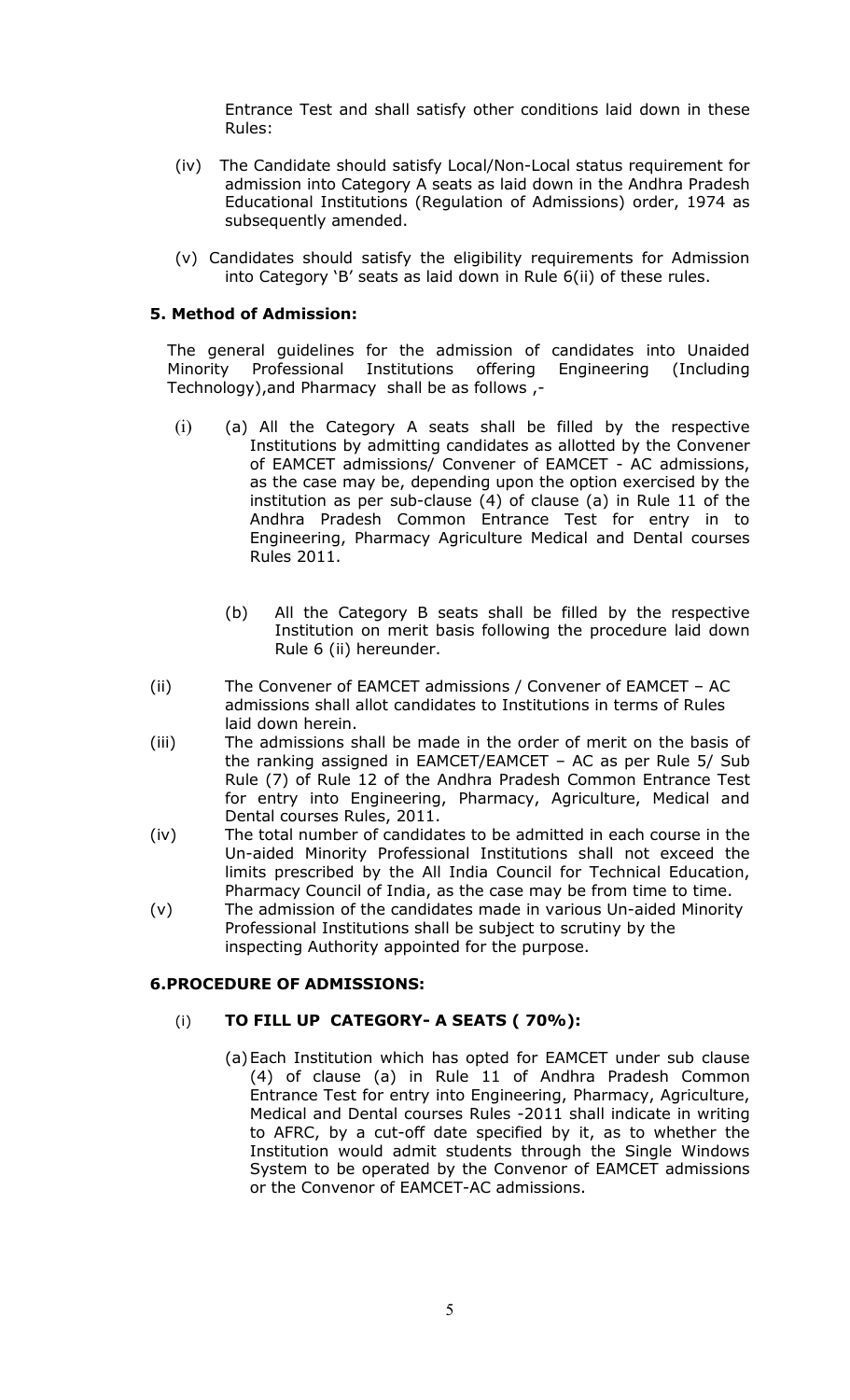- (b)For the purpose of admissions, all the Institutions shall be divided into three groups viz.,
	- (1)SW-I : Institutions opting for Single Window System operated by Convenor of EAMCET admissions.
	- (2) SW-II : Institutions opting for Single Window System operated by Convenor of EAMCET-AC admissions for EAMCET rank holders.
	- (3) SW-III : Institutions opting for Single Window System operated by Convenor of EAMCET-AC admissions for EAMCET-AC rank holders.
- (c) Provided that only one sliding of admitted candidates shall be permissible between SW-I and SW-II if the candidate seeking such sliding produces a No Objection Certificate from the Convener of the window where he/she was first admitted.

# *The procedure to be followed for such admissions shall be as given below:*

### *(A) ADMISSIONS INTO MINORITY INSTITUTIONS UNDER EAMCET STREAM:*

- (1) The same Committee constituted by the Competent Authority for EAMCET Admissions vide rule 6(i) (a) of Andhra Pradesh Unaided Non-Minority Professional Institutions (Regulation of Admissions into Under-Graduate and Pharm-D (Doctor of Pharamacy) Professional Courses through Common Entrance Test) Rules, 2011 shall advise the Convenor of EAMCET Admissions, in the matters relating to admissions into Institutions, which opted for SW-I and on such other matters necessary for the smooth conduct of admissions.
- (2) The Convenor of EAMCET Admissions shall collect Rank lists of the qualified candidates of EAMCET prepared by the Convenor of EAMCET, as per sub-rule (3) of Rule 5 of the Andhra Pradesh Common Entrance Test for entry into Engineering, Pharmacy, Agriculture, Medical and Dental courses Rules, 2011.
- (3) The Convenor of EAMCET Admissions shall prepare and notify the schedule for admissions of candidates, venue, timings and all other necessary details in at least three leading newspapers one each in Telugu, Urdu and English, at least 8-10 days before the commencement of counselling. The decision of the Committee for EAMCET Admissions shall be final in issuing notification and the schedule and procedure of counselling.
- (4) The Convenor of EAMCET Admissions shall adopt computerised Single Window system of Counselling for the convenience of the Candidates and shall prepare the seat matrix of Unaided Minority Professional Institutions. He shall make all the necessary arrangements for manpower, admission venue, drawing scrutiny officers from other departments, fee collection, networking, facilities for Online Counselling at various centers, mobilization of software etc., in consultation with the Admission Committee.
- (5) No Management of Unaided Minority Professional Institution shall issue notification and call for applications for admission separately or individually except as provided in sub rule (ii) of Rule 6.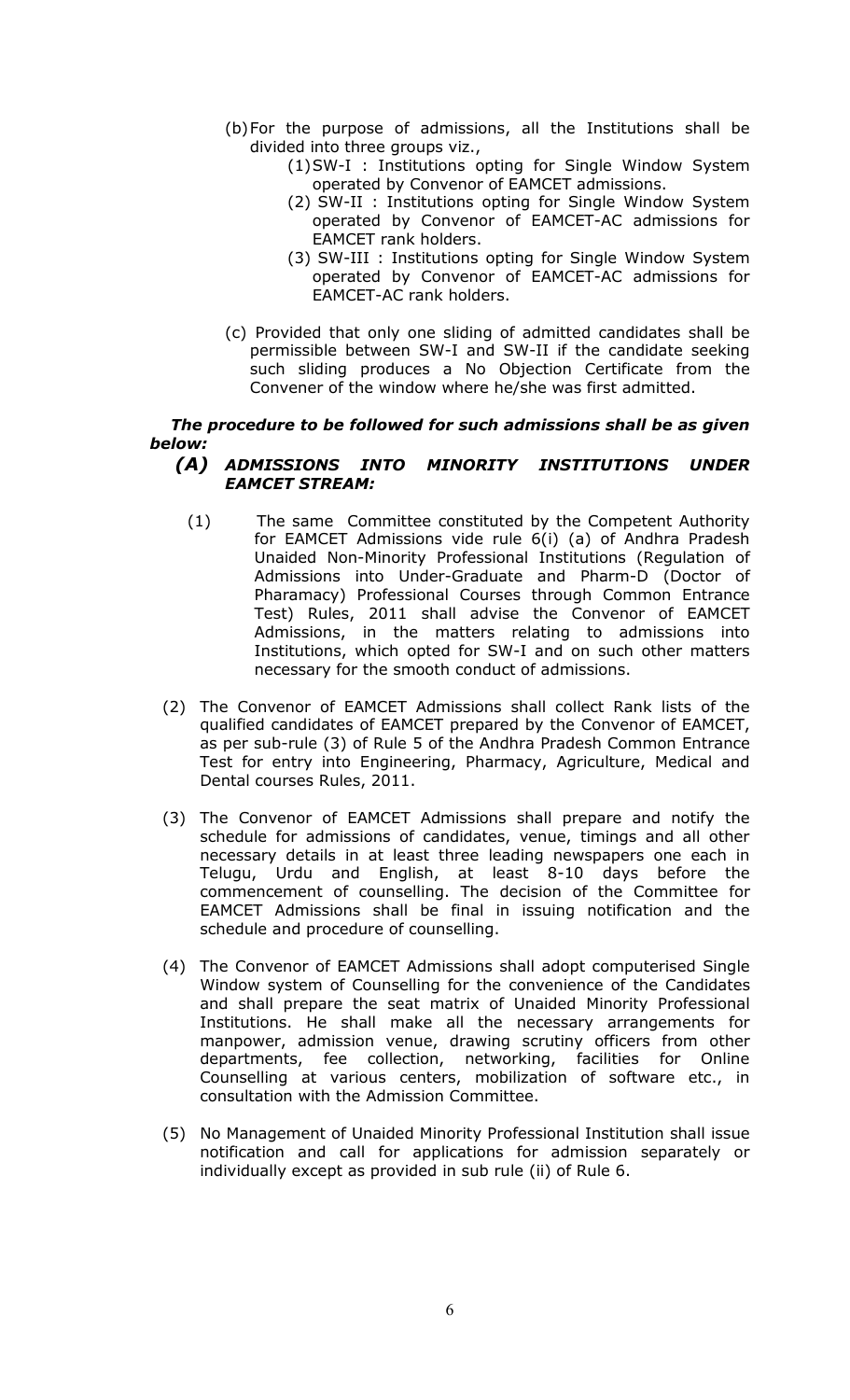(6)(a) Minority candidates shall be called for counselling and provisional allotment of courses / Institutions shall be made in the order of merit assigned to them at EAMCET by following the rules of reservation as laid down in Rule 7 hereunder firstly in the order of merit assigned in EAMCET and secondly in the order of merit assigned in the qualifying examination to other eligible candidates.

(b) Vacant seats, if any, at the end of the above counselling process shall be filled up by single window counselling by inviting candidates, other than the concerned minority in the order of merit assigned in EAMCET.

(7) The selection of candidates as above and allotment of Courses / Institutions in respect of Unaided Minority Professional Institutions, shall be solely on the basis of merit and following the preferential order as provided under clause (6) above subject to the condition that the candidate should have passed the qualifying examination. However, mere appearance at the Entrance Test and obtaining rank in the merit list does not entitle a candidate to be considered for admission automatically into any Course / Institution unless he / she also satisfies the rules and regulations of admission prescribed by the concerned University / Government including marks to be obtained in the qualifying examination.

 (8) Once a candidate secures admission to a particular College / Institution based on his / her option, no more claim for admission into other Colleges, to any other kind of seat or any other course, be entertained during that phase of admissions except for the facility of sliding as provided under clause (c) above.

 (9) The candidates admitted into Unaided Minority Professional Institutions shall pay at the time of admission the fees payable per student per annum as prescribed by the AFRC.

(10) The Convener, EAMCET Admissions shall hand over the vacant seats, if any, to the Institutions concerned only after conducting single window counselling as provided for under clause (6) above.

- (11) The institution shall fill, on merit basis, such vacant seats handed over by the Convenor of Admissions duly conducting internal sliding initially in each course before issuing the notification for admissions by the individual Institutions. The vacant seats so arising in each course, after the exercise of internal sliding, shall be filled up following the rule of reservation as provided in Rule 7 hereunder first with the eligible candidates belonging to the concerned minority and then with eligible candidates other than the concerned minority.
- (12) The Institution shall obtain ratification from the Competent Authority for all the admissions including internal sliding conducted by the Institution.
- (13) The Convener of EAMCET Admissions shall prepare the final list of candidates, admitted course-wise and Institution-wise and send the same to concerned Universities, Institutions and AFRC.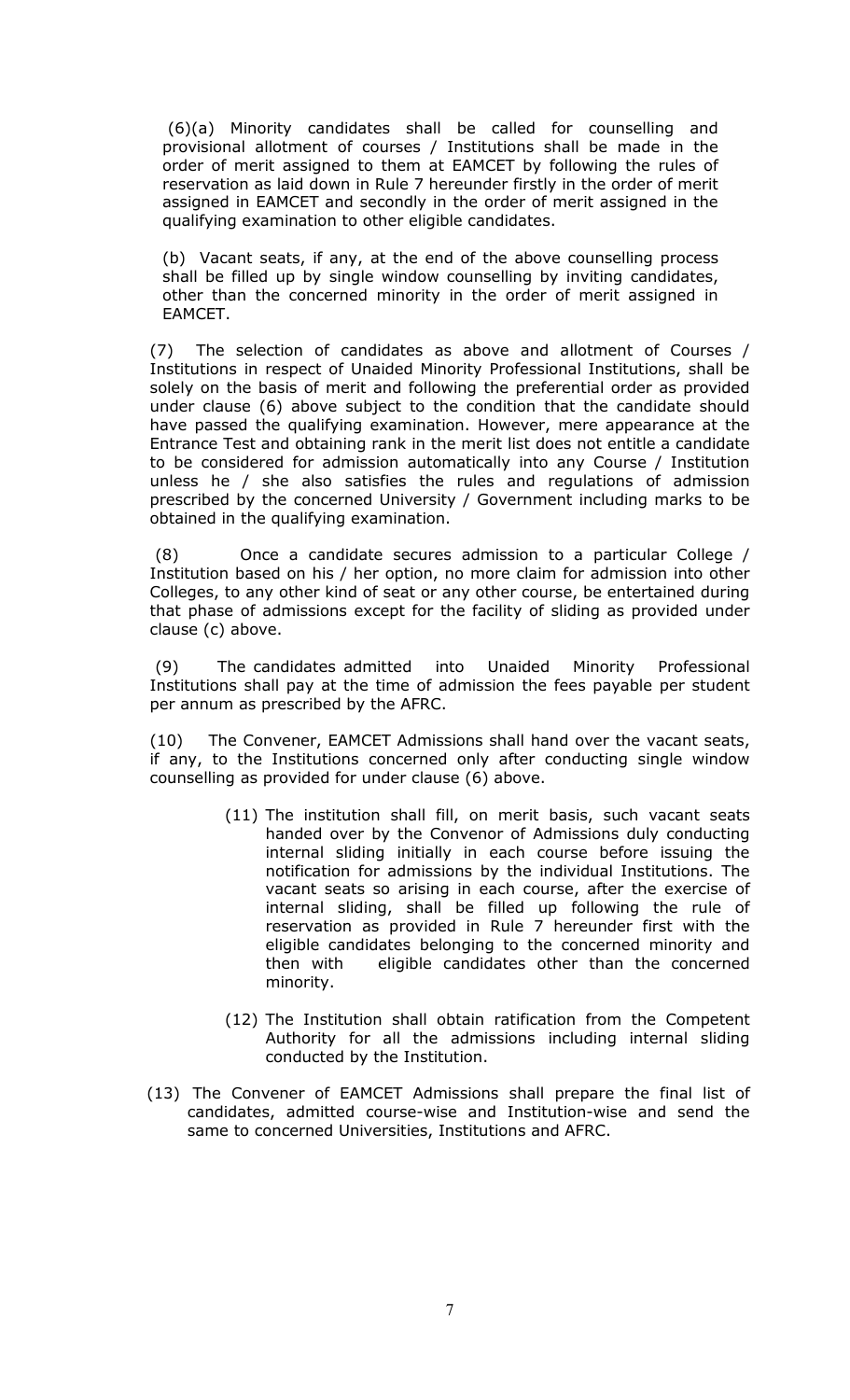- (14) The Competent Authority in consultation with the Committee of EAMCET Admission shall fix the cut off dates for each stage of admissions.
- (15) All the *candidates* called for Counselling shall produce the specified original documents along with duly attested photocopies and the Convenor of EAMCET Admissions shall be entitled to cause verification of all the documents produced by the candidates.

# *(B) ADMISSIONS INTO MINORITY INSTITUTIONS UNDER SW-II AND SW-III:*

- (1) Separate Committees for EAMCET-AC Admissions into institutions, which opted for SW-II and SW-III shall be constituted by the Concerned Association of Unaided Professional Colleges to advise the Convenors of EAMCET-AC Admissions, in the matters relating to admissions and on such other matters necessary for the smooth conduct of Admissions.
- *(2)*The Conveners of EAMCET -AC Admissions shall collect Rank lists of the qualified candidates of EAMCET *AND* EAMCET –AC prepared by the Convener of EAMCET *AND* EAMCET-AC, as per sub-rule (3) of Rule 5 Clause (c) of sub- rule (7) of Rule 12 of the Andhra Pradesh Common Entrance Test for entry into Engineering, Pharmacy, Agriculture, Medical and Dental courses Rules, 2011.
- *(3)*The respective Conveners of EAMCET-AC Admissions shall prepare and notify the schedules for admissions in respect of SW-II and SW-III, venue, timings and all other necessary details in at least three leading newspapers one each in Telugu, Urdu and English, at least 8-10 days before the commencement of counselling. The decision of the concerned Committee for EAMCET-AC Admissions shall be final in issuing notification, schedule and procedure of counselling*.*
- (4)The Convener of EAMCET-AC Admissions shall adopt computerised Single Window System of Counselling either by following centralized or decentralized Online Counselling at various centres for the convenience of the Candidates and shall prepare the seat matrix of Unaided Minority Professional Institutions. He shall make all the necessary arrangements for manpower, admission venue, drawing scrutiny officers from other departments, fee collection, networking, facilities for Online Counselling at various centres, mobilization of software etc., in consultation with the Admission Committee.
- (5)No Management of Unaided Minority Professional Institution shall issue notification and call for applications for admission separately or individually except as provided in sub clause (11) of Clause A of sub rule (i) above and sub clause (11) below.

*(6) (a) Concerned minority candidates shall be called for counseling and provisional allotment of courses / institutions shall be made by observing the rule of reservation as laid down under Rule 7 hereunder in the following preferential order:* 

# *(i) For SW-II Institutions:*

*Firstly in the order of merit assigned in EAMCET and secondly in the order of merit assigned in the qualifying examination to other eligible candidates.* 

# *(ii) For SW-III Institutions:*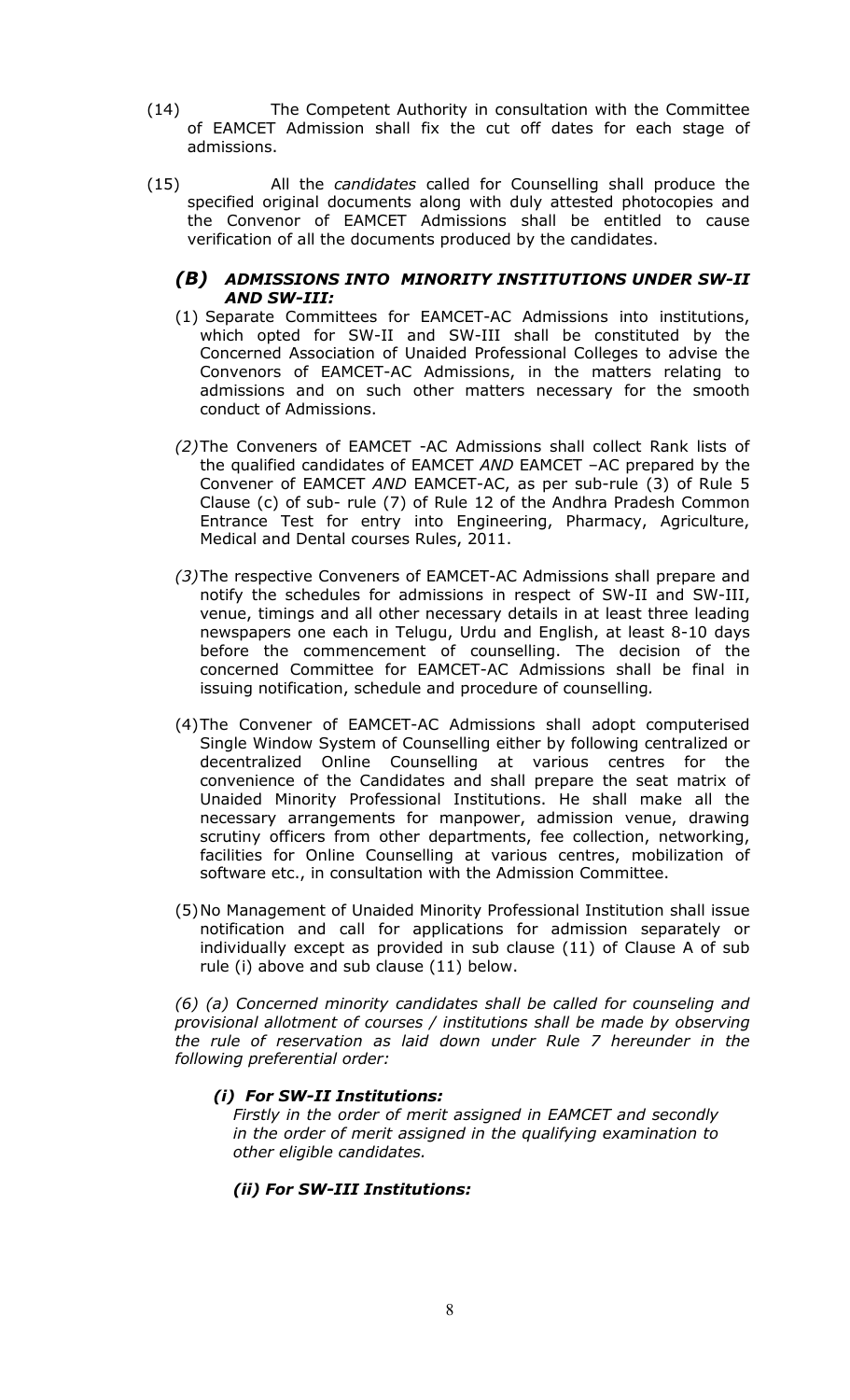*Firstly, in the order of merit assigned in EAMCET-AC, secondly in the order of merit assigned in EAMCET and thirdly in the order of merit in the qualifying examination.* 

*(b) Vacant seats, if any, at the end of the above counselling process shall be filled up by single window counselling by inviting candidates, other than the concerned minority in the following preferential order.* 

#### *(i)For SW-II Institutions:*

*In the order of merit assigned in EAMCET. (ii)For SW-III Institutions:*

 *Firstly in the order of merit assigned in EAMCET-AC and secondly in the order of merit assigned in EAMCET"* 

(7) The selection of candidates and allotment of Courses / Institutions in respect of Unaided Minority Professional Institutions, shall be solely on the basis of merit and following the preferential order as provided under clause (6) above subject to the condition that the candidate should have passed the qualifying examination. However, mere appearance at the Entrance Test and obtaining rank in the merit list does not entitle a candidate to be considered for admission automatically into any Course / Institution unless he / she also satisfies the rules and regulations of admission prescribed by the concerned University / Government including marks to be obtained in the qualifying examination.

(8) Once a candidate secures admission to a particular College / Institution based on his / her option, no more claim for admission into other Colleges, to any other kind of seat or any other course, be entertained during that phase of admissions under the same Single Window System except for the facility of sliding as provided for under clause (c) of sub rule (i) of rule 6 above.

(9) The candidates admitted into Unaided Minority Professional Institutions shall pay at the time of admission the fees payable per student per annum as prescribed by the AFRC.

(10) The Convener, EAMCET-AC Admissions shall handover the vacant seats, if any, to the Institutions concerned only after conducting single window counselling as provided for under clause (6) above.

(11) The institution shall fill, on merit basis, such vacant seats handed over by the Convenor of Admissions duly conducting internal sliding initially in each course before issuing the notification for admissions by the individual Institutions. The vacant seats so arising in each course, after the exercise of internal sliding, shall be filled up following the rule of reservation as provided in Rule 7 hereunder first with the eligible candidates belonging to the concerned minority and then with eligible candidates belonging to other than the concerned minority.

(12) The Institution shall obtain ratification from the Competent Authority for the all admissions including internal sliding conducted by the Institution.

(13) Convener of EAMCET-AC Admissions shall prepare the final list of candidates, admitted course-wise and Institution-wise and send the same to the concerned University, Institution and AFRC.

(14) The Competent Authority in consultation with the Committee of EAMCET- AC Admission shall fix the cut off dates for each stage of admissions.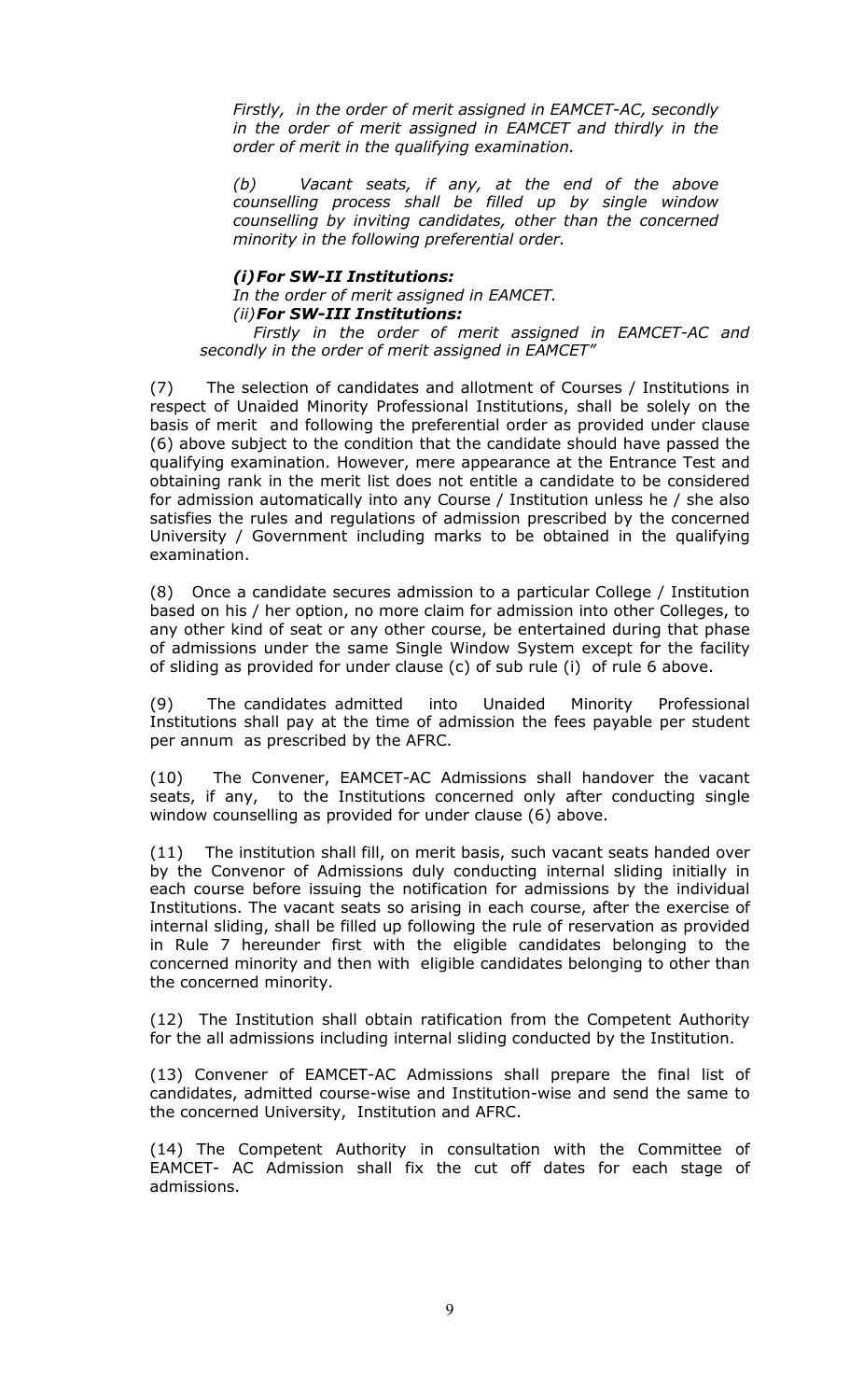(15) All the *candidates* called for Counselling shall produce the specified original documents along with duly attested photocopies and the Convenor of EAMCET-AC Admissions shall be entitled to cause verification of all the documents produced by the candidates.

# **(ii) TO FILL UP CATEGORY- B SEATS (30%):**

## **1. The Institution shall conduct Admissions to the seats available as specified below:**

- (i) The Institution shall not issue notification and receive the applications until notification is issued by the Convener, EAMCET Admissions.
- (ii) The NRI seats (not exceeding 15% of the sanctioned intake in each course) shall be filled on merit basis with NRI / NRI sponsored candidates who have passed the qualifying examination with not less than 50% of aggregate marks or Cumulative Grade Point Average (CGPA) equivalent to 5 on a scale of 10.
- (iii) The remaining seats shall be filled on merit basis with candidates belonging to other States and Union territories who have secured rank at AIEEE and secured not less than 50 % of prescribed group subjects in the qualifying examination.
- (iv) The seats remaining unfilled from (ii) and (iii) above shall be filled with eligible candidates on merit basis following eligibility criteria laid in rule (4) of these rules.
- (v) There after, if any seats still remain unfilled such seats may be filled on merit basis with candidates securing not less than 50 % of marks in the prescribed group subjects in the qualifying examination.

# **2. The Institution shall follow the procedure mentioned below to conduct the Admissions :**

- (i) The Managements of the Colleges shall notify the details of courses offered with intakes, schedule of admissions, cost of Application form and Minority/ Non Minority, statues in popular news dailies one in each language i.e. English, Telugu & Urdu which is to be displayed on the College website and also on the college notice board.
- (ii) The blank application forms for admission in 'B' category seats shall be made available to the candidates from the college counter on payment of the prescribed fee. The facility for downloading the form of application from the college website should also be provided. In this case, the cost of procuring the application from shall be paid to the college by the applicant at the time of submission of the duly filled in application forms.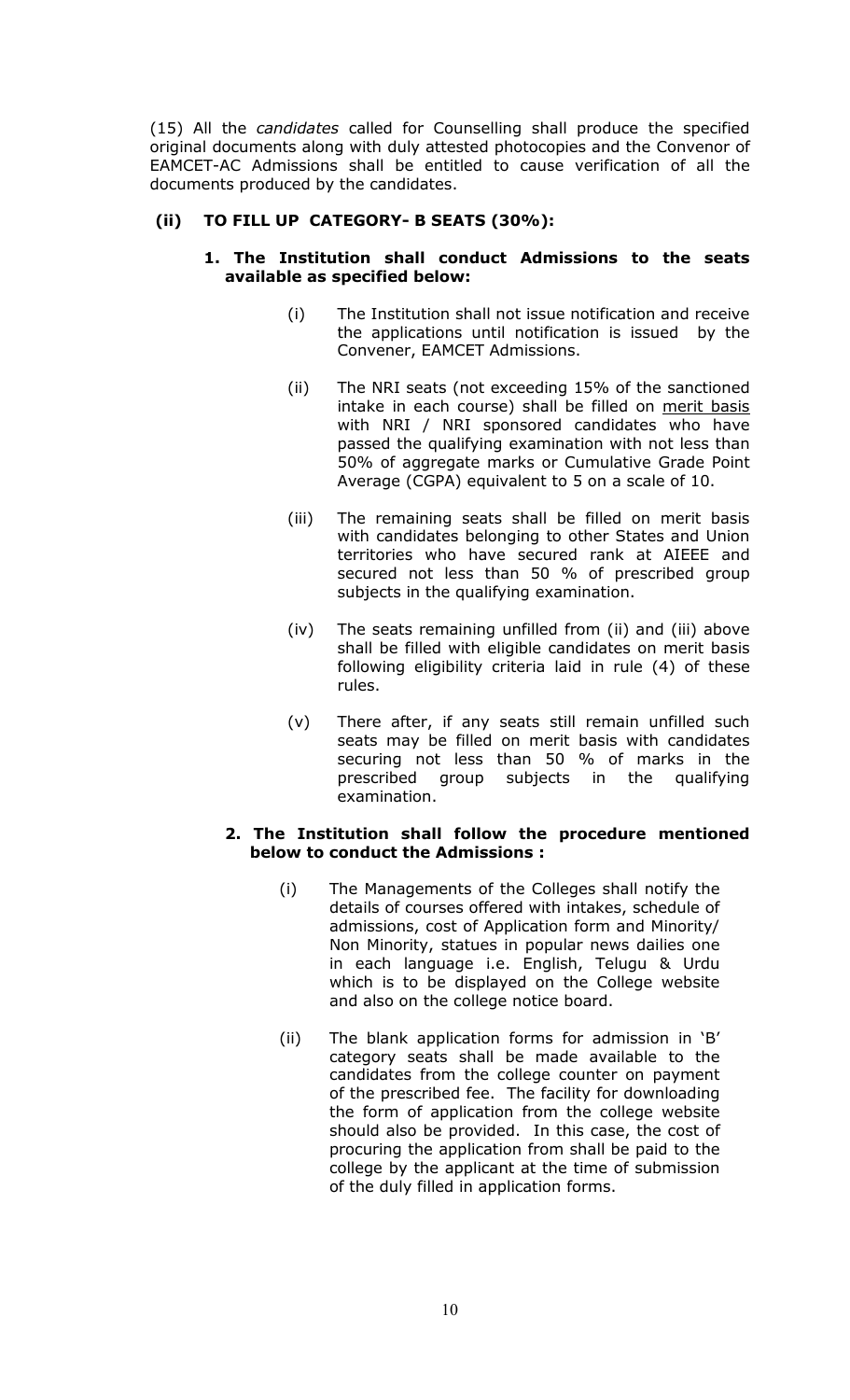- (iii) The college authorities shall enter the day wise sale of applications with the name of the candidates and address in a Register opened for the purpose and it shall be made available for inspection for any Officer authorized by the Competent Authority.
- (iv) The college shall issue an acknowledgment / receipt for the applications received.
- (v) The Management shall prepare the merit list of eligible applicants for each course and announce the same by displaying both on the website and notice board of the college for at least two weeks from the date of announcement.
- (vi) The Institution shall obtain ratification from the Competent Authority for all the admissions conducted under Category B seats by the institution.
- (vii) The Management shall collect the Tuition fees as prescribed by AFRC for category 'B' seats.
- (viii) The Managements shall comply with the above instructions and failure in implementing the same shall entail to withdrawal of Government permission, University affiliation and AICTE approval.
- 3. After scrutiny, the Competent Authority shall send the ratified list of candidates from outside the State, NRIs and others admitted by the Institution to the University concerned and also to the respective Institutions.

# **7. Rules of Reservation for admission:**

Category A Seats shall be reserved to the following categories in Admissions to Professional courses:

Region-wise reservation of seats:

Admission to 85% of the seats in each Course shall be reserved for the Local candidates and the remaining 15% of the seats shall be Unreserved seats as specified in the Andhra Pradesh Educational Institutions (Regulations and Admissions) Order, 1974 as subsequently amended.

EXPLANATION: For purpose of these rules,

## *(i) Local Areas means:*

(1) The part of the State comprising the districts of Adilabad, Hyderabad (including Twin Cities) Ranga Reddy, Karimnagar, Khammam, Medak, Mahaboobnagar, Nalgonda, Nizamabad and Warangal shall be regarded as the Local Area for the purpose of admission to the Osmania University, the Kakatiya University and the Telangana University and to any other educational institutions (other than a state-wide university or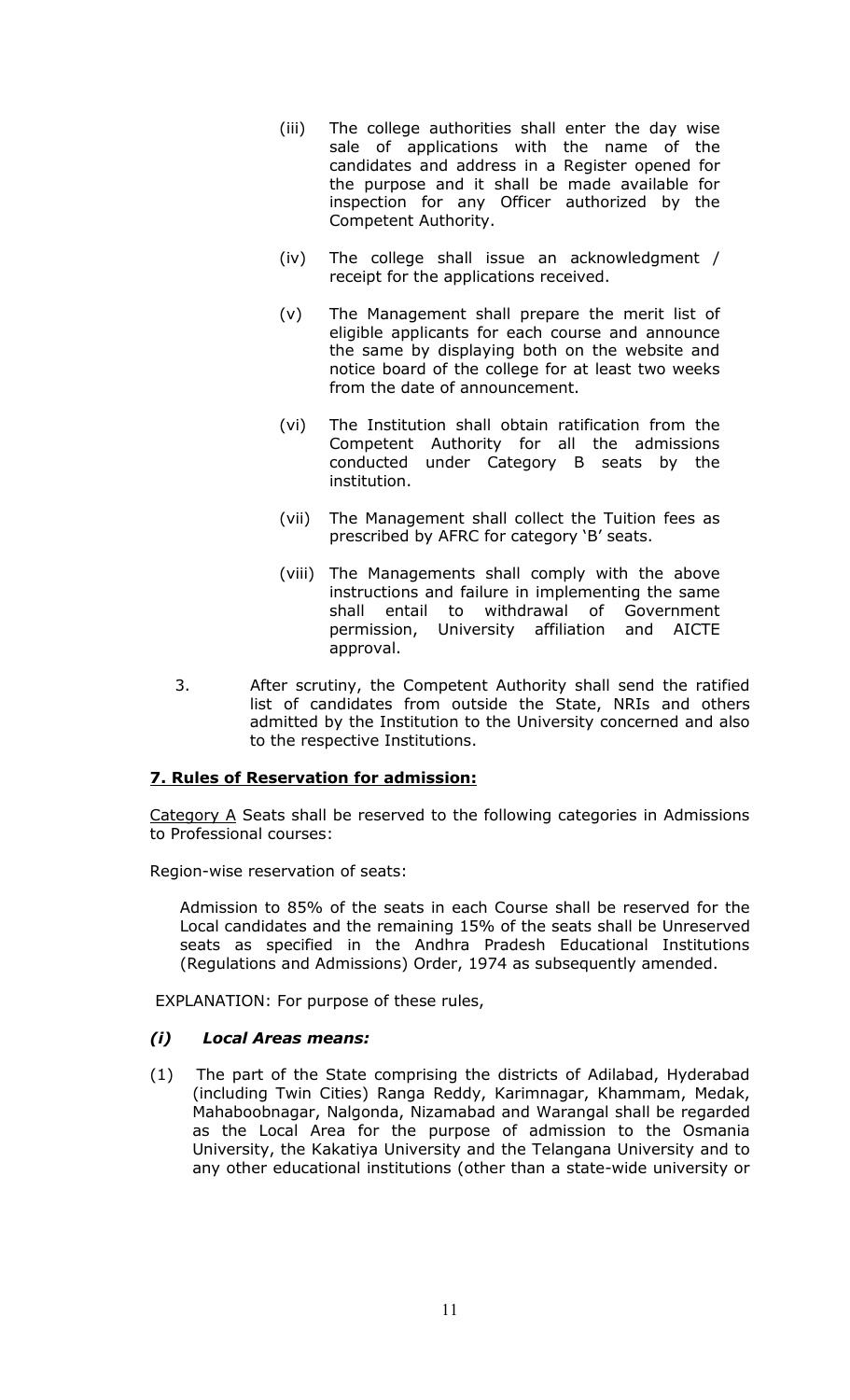state-wide educational institution) which is subject to the control of the State Government and is situated in that part.

- (2) The part of the State Comprising the districts of Srikakulam, Vizianagaram, Visakhapatnam, East Godavari, West Godavari, Krishna, Guntur and Prakasam shall be regarded as the Local Area for the purpose of admission to the Andhra University, the Acharya Nagarjuna University and Adikavi Nannaya University and to any other educational institutions (other than a state-wide university or state-wide educational institution) which is subject to the control of the State Government and is situated in that part.
- (3) The part of the State Comprising the districts of Anantapur, Kurnool, Chittoor, Cuddapah and Nellore shall be regarded as the Local Area for the purpose of admission to the Sri Venkateswara University, the Sri Krishnadevara University and the Yogi Vemana University and to any other educational institutions (other than a state-wide university or state-wide educational institution) which is subject to the control of the State Government and is situated in that part.

#### *(ii) The Local Candidate means:*

- (A) A candidate for admission shall be regarded as a local candidate in relation to a local area -
- (a) If he has studied in educational Institution or educational Institutions in such local area for a period of not less than four consecutive academic years ending with the academic year in which he appeared or as the case may be, first appeared in the relevant qualifying examination, or
- (b) Where, during the whole or any part of the four consecutive academic years ending with the academic year in which he appeared or, as the case may be, first appeared for the relevant qualifying examination, he has not studied in any educational Institutions, if he has resided in that local area for a period of not less than four years immediately preceding the date of commencement of the relevant qualifying examination in which he appeared or, as the case may be, first appeared.
- (B) A candidate for admission to the Course who is not regarded as local candidate under clause (A) in relation to any local area shall, -
- (a) If he has studied in educational Institutions in the State for a period of not less than seven consecutive academic years ending with the academic year in which he appeared or, as the case may be, first appeared for the relevant qualifying examination be regarded as a local candidate in relation to,
	- (i) Such local area where he has studied for the maximum period out of said period of seven years, or
	- (ii) Where the period of his study in two or more local areas are equal, such local area, where he has studied last in such equal period, or
- (b) If, during the whole or any part of seven consecutive academic years ending with the academic year in which he appeared or, as case may be, first appeared for the relevant qualifying examination, he has not studied in the educational Institutions in any local area, but has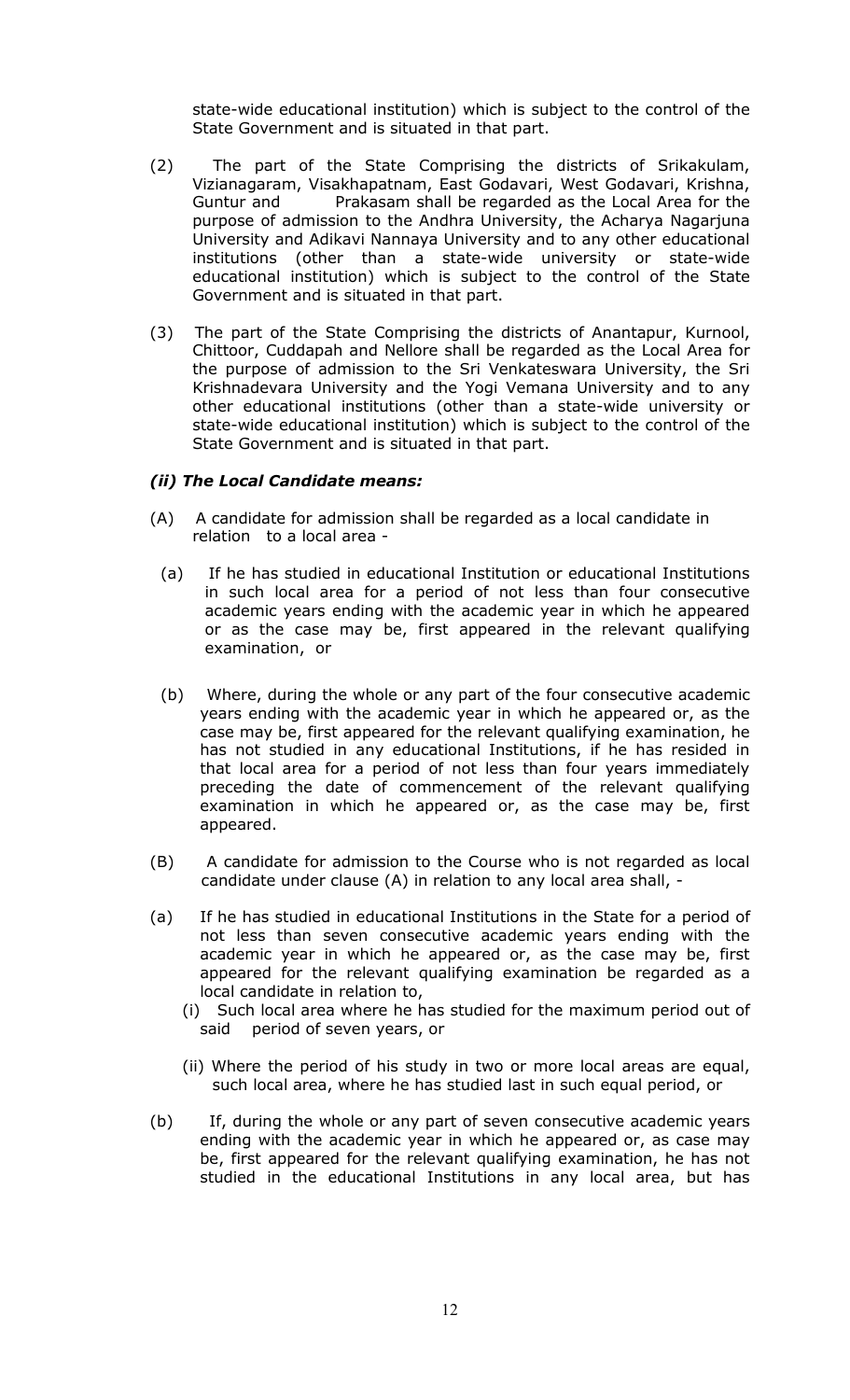resided in the State during the whole of the said period of seven years, be regarded as a local candidate in relation to

- (i) Such local area where he has resided for the maximum period out of the said period of seven years, or
- (ii) Where the periods of his residence in two or more local areas are equal, such local area where he has resided last in such equal periods.
- (C) The following categories of candidates are eligible to apply for admission to the remaining 15% of un-reserved seats:
	- (a) All the candidates eligible to be declared as local candidates
	- (b) Candidates who have resided in the State for a total period of 10 years excluding periods of study outside the State or either of whose parents have resided in the State for a total period of ten years excluding period of employment outside the State.
	- (c) Candidates who are children of parents who are in the employment of this State or Central Government, Public Sector Corporations, Local Bodies, Universities and other similar quasi-public Institutions, within the State.
	- (d) Candidates who are spouses of those in the employment of the State or Central Government, Public Sector Corporations, Local Bodies, Universities and Educational Institutions recognized by the Government or University OR other competent authority and similar quasi Government Institutions within the State.
- (D) If a local candidate in respect of a local area is not available to fill any seat reserved or allocated in favour of a local candidate in respect of that local area, such seat shall be filled if it had not been reserved.

## *NOTE: For details, see the Andhra Pradesh Educational Institutions (Regulations of Admission) Order, 1974 as subsequently amended.*

## **8. Penalty for violation of rules:**

In case of violation of Admission rules laid herein by any private institution thereby resulting in making irregular admissions such institutions shall be liable for penalty or cancellation of affiliation of the University concerned or for referring the matter to apex bodies like All India Council of Technical Education / Pharmacy Council of India / Council of Architecture disqualifying the college from making admission in future.

## **9. FEE for Engineering (including Technology) / Pharmacy Colleges:**

- (i) "The fee payable per student per annum for each discipline in each institution shall be as prescribed by the Admission and Fee Regulatory Committee.
- (ii) The fee prescribed and collected, if any, from NRIs / NRI Sponsored Candidates, in excess of the fees prescribed for non-NRI candidates under Category B, shall be utilized for benefiting the students from economically weaker sections of the society whose eligibility criteria shall be as notified by the Government. The mechanism for extending such benefit to the students